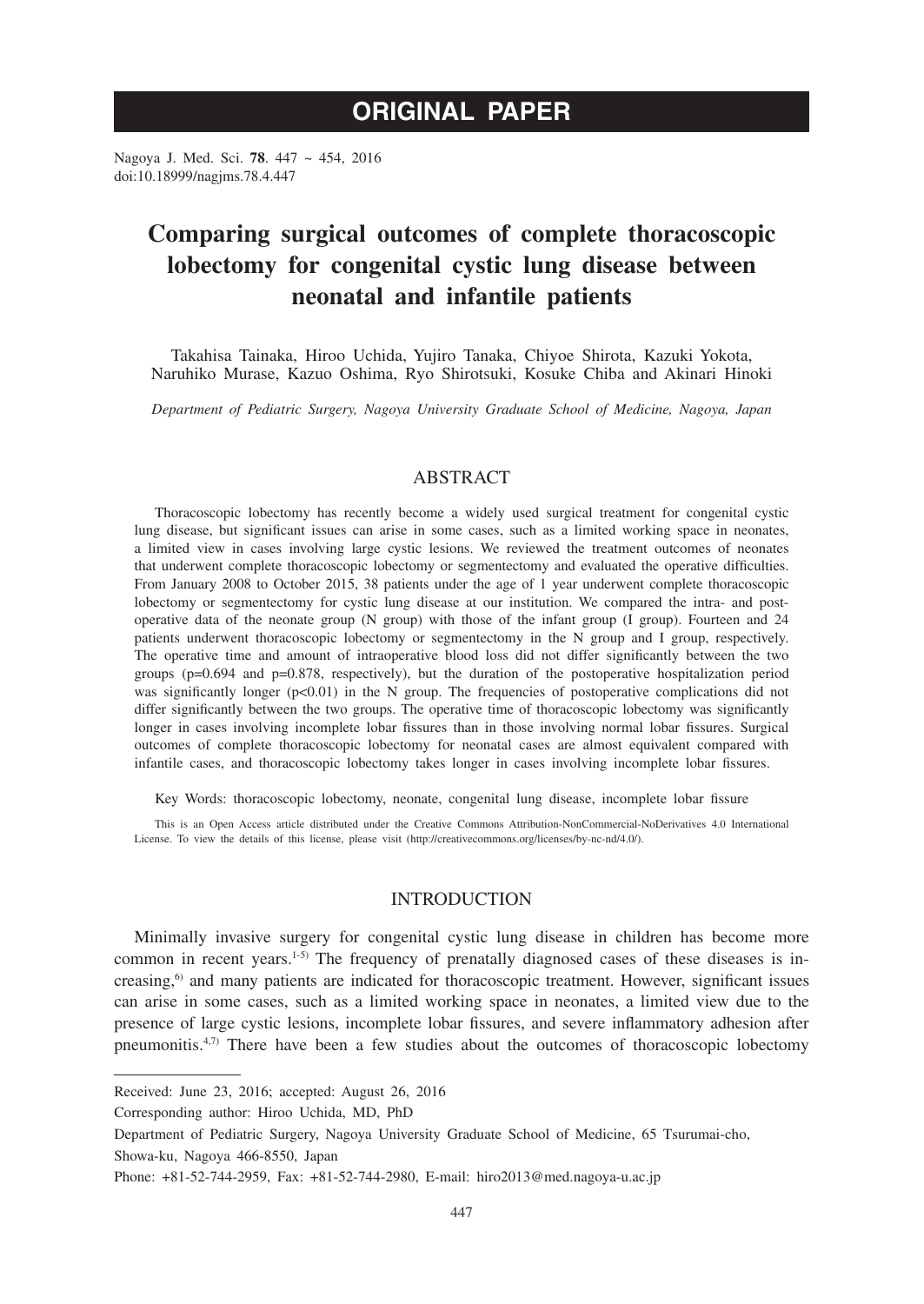for children aged  $\leq 1$  year old.<sup>8,9)</sup> The aim of this study was to evaluate the operative difficulties experienced in neonatal cases involving a small pleural cavity, and involving incomplete lobar fissures of congenital cystic lung disease.

# PATIENTS AND METHODS

From January 2008 to December 2015, 38 patients under the age of 1 year underwent lung resection for congenital cystic lesions at our institution. The types of disease exhibited by the subjects included congenital pulmonary airway malformation (CPAM) (34 cases, including 3 cases that were complicated with pulmonary sequestration), intrapulmonary sequestration (3 cases), and bronchial atresia (1 case). The patients were divided into two groups; i.e., into patients that underwent complete thoracoscopic lobectomy or segmentectomy at  $\langle 30 \rangle$  days of age (N group) and those that underwent such procedures at >30 days of age (I group). The patients were also divided into two other groups; i.e., into patients with incomplete lobar fissures and patients with normal lobar fissures. Incomplete lobar fissures were defined as a condition characterized by failing to recognize any lobar fissure. In addition, the cases with incomplete lobar fissure were divided into the N group and the I group. We retrospectively reviewed and compared various intraoperative and postoperative outcomes, including the operative time, amount of intraoperative blood loss, conversion rate, the duration of the postoperative hospitalization period, postoperative complications, and the frequency of postoperative pectus excavatum that required surgical treatment, among these groups. The Mann-Whitney U test and Fisher's exact test were used to compare the clinical data between the two groups, and *p*-values of <0.05 were considered to be statistically significant.

### *Thoracoscopic technique*

The patient was placed in the lateral position, and tracheal intubation was performed with a cuffed endotracheal tube to achieve bilateral lung ventilation. A 5-mm bladeless trocar was initially inserted under thoracoscopic observation with a 5-mm, 0° telescope to prevent lung injuries and the leakage of carbon dioxide around the port. The pleural cavity was initially inflated at a pressure of 8 mmHg and a flow rate of 0.5 L/min, and was then maintained at a pressure of 4–6 mmHg. Two or three additional ports were then inserted. The 5-mm, 30° telescope was inserted through the first port. The exact procedure varied in each case depending on the lobe that was resected. Any adhesion between the affected lung and chest wall was lysed. In cases involving incomplete fissures, the lung parenchyma was divided with laparoscopic coagulating shears or sealed with laparoscopic vessel ligation devices. The lobar vessels were dissected out and divided with laparoscopic vessel ligation devices and endoscopic clips. The bronchi were closed and divided with endoscopic clips. The specimens were removed using a disposable specimen pouch through a 12-mm port, which was produced via the enlargement of the initial 5-mm port incision. A chest tube was left in place in all cases.

# RESULTS

The N group included 14 patients, whereas the I group included 24 patients (Table 1). The patients' body weight at the time of surgery was significantly lower in the N group ( $p<0.01$ ). The frequencies of prenatally diagnosed patients did not differ significantly between the two groups  $(14 \t[100\%] \text{ vs. } 21 \t[88\%], p=0.283)$ . In the N group, the lesions were located in the upper right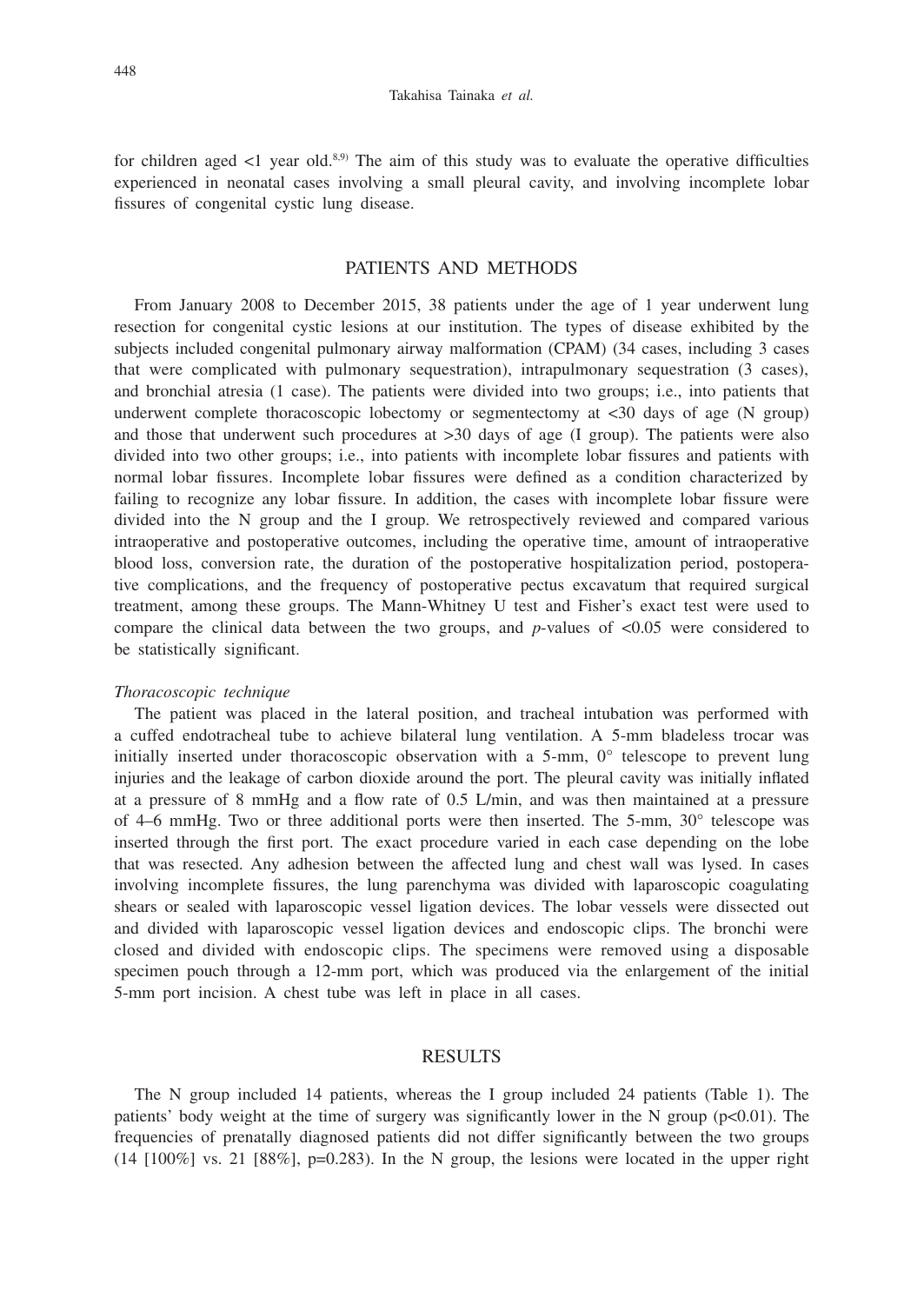|                                                                   | Neonates $(n=14)$<br>Infants $(n=24)$ | P-value                              |        |
|-------------------------------------------------------------------|---------------------------------------|--------------------------------------|--------|
|                                                                   | $\text{(age} < 30 \text{ days)}$      | $\frac{\text{age}}{\text{90}}$ days) |        |
| <b>Sex</b>                                                        |                                       |                                      |        |
| Male:Female                                                       | 8:6                                   | 9:15                                 | 0.318  |
| Age at the time of surgery (days)                                 | $25(0-28)$                            | $128(31-362)$                        | < 0.01 |
| Birth weight (g)                                                  | $3083 \pm 325$                        | $2981 \pm 341$                       | 0.545  |
| Weight at the time of surgery $(g)$                               | $3611 \pm 478$                        | $6280 \pm 1543$                      | < 0.01 |
| Prenatal diagnosis (%)                                            | 14 $(100\%)$                          | 21 (88%)                             | 0.283  |
| Gestational age at the time of the prenatal<br>diagnosis (weeks)  | $25.5(20-34)$                         | $23(20-32)$                          | 0.164  |
| Maximum diameter of the cystic lesion (mm)                        | 41                                    | 34                                   | 0.495  |
| Maximum diameter of the cystic lesions (mm) /<br>body weight (kg) | 10                                    | 5.1                                  | < 0.01 |
| Preoperative infection                                            | $0(0\%)$                              | 2 $(8.3\%)$                          | 0.522  |
| Associated anomalies                                              | $2(14.3\%)$                           | 2 $(8.3\%)$                          | 0.616  |
| Follow-up period (months)                                         | $51(1.6-95)$                          | $42(1.2-83)$                         | 0.449  |
| Operative time (min)                                              | 212 (84–441)                          | $177(91-307)$                        | 0.694  |
| Intraoperative blood loss (ml)                                    | $5.0(0-114)$                          | $5.5(0-60)$                          | 0.878  |
| Emergency operation $(\%)$                                        | 3 $(21%)$                             | $0(0\%)$                             | 0.043  |
| Conversion $(\%)$                                                 | $1(7.1\%)$                            | $0(0\%)$                             | 0.368  |
| Incomplete fissure $(\%)$                                         | 5(35.7%)                              | 7(29.2)                              | 0.728  |
| Length of the postoperative hospitalization<br>period (days)      | $19.5(7-88)$                          | $7(4-41)$                            | < 0.01 |
| Major postoperative complications                                 | $3(21.4\%)$                           | 2 $(8.3\%)$                          | 0.337  |
| Atelectasis                                                       | 1                                     | 1                                    |        |
| Bronchial air leakage                                             | $\overline{2}$                        | $\overline{0}$                       |        |
| Middle lobe torsion                                               | $\Omega$                              | 1                                    |        |
| Pectus excavatum                                                  | $1(7.1\%)$                            | 1 $(4.2\%)$                          | 1.000  |

**Table 1** Surgical outcomes of complete thoracoscopic lobectomy for congenital cystic lung disease (neonates vs. infants)

lung in 2 cases, the middle right lung in 2 cases, the lower right lung in 2 cases, the upper and middle right lung in 1 case, the upper left lung in 4 cases, and the lower left lung in 3 cases, whereas in the I group they were located in the upper right lung in 3 cases, the lower right lung in 11 cases, the upper and middle right lung in 1 case, the upper left lung in 2 cases, and the lower left lung in 7 cases. In the N group, thoracoscopic lobectomy, and segmentectomy was performed in 13, and 1 cases, respectively. In the I group, all patients underwent thoracoscopic lobectomy. Maximum diameter of the cystic lesion is similar between two group (41mm vs. 34mm, p=0.495), however maximum diameter of the cystic lesion / body weight ratio is much in the N group (10 vs. 5.1,  $p<0.01$ ). The patients' perioperative data and postoperative complications are shown in Table 1. The operative time and amount of intraoperative blood loss did not differ significantly between the two groups  $(212 \text{ vs. } 177 \text{ min}, \text{p=0.694}; 5.0 \text{ vs. } 5.5 \text{ ml}, \text{p=0.878},$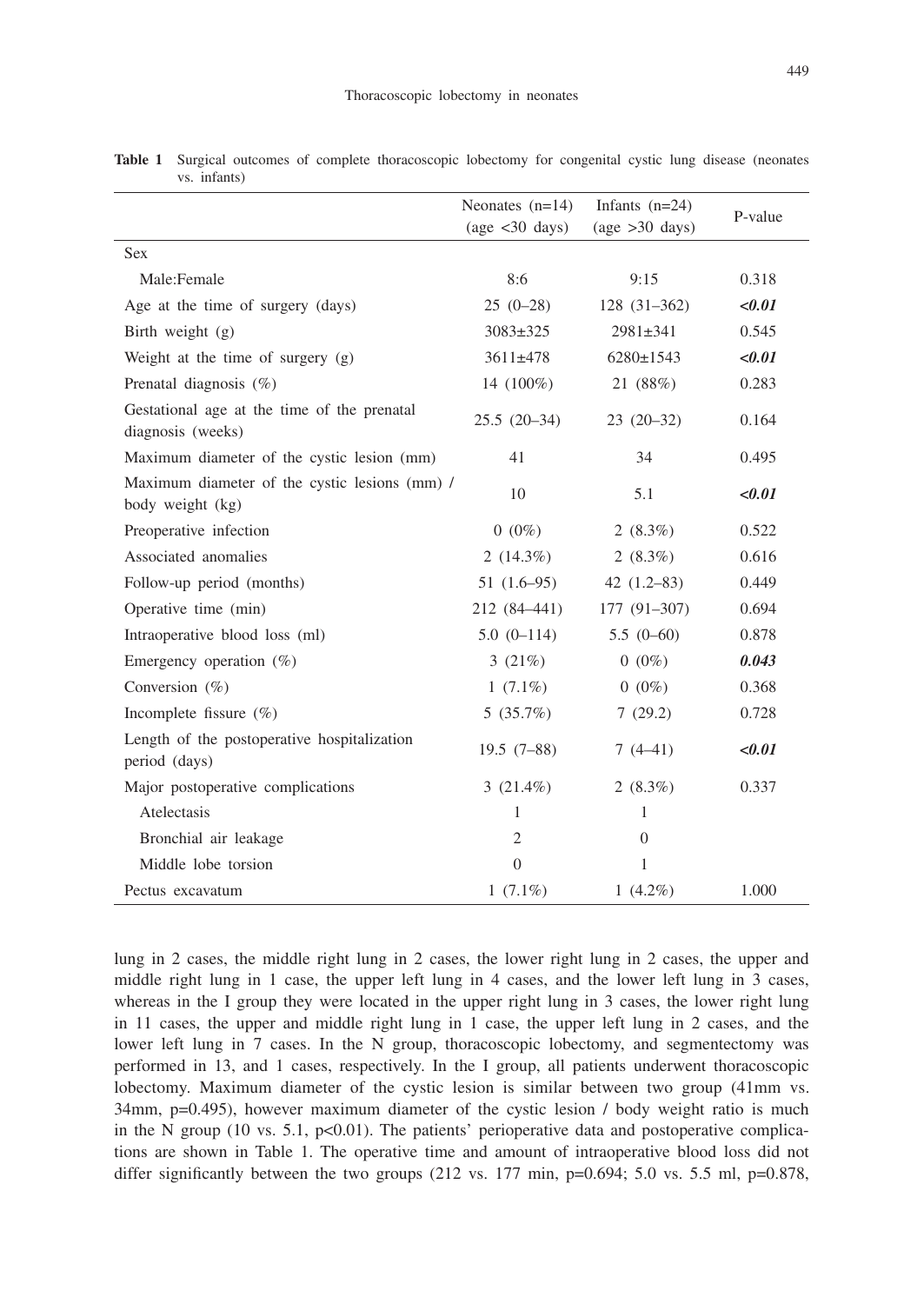respectively). The frequency of emergency operations was significantly higher in the N group (3  $[21\%]$  vs. 0 cases  $[0\%]$ , p=0.043), and all three of these procedures were required because of a worsening respiratory status. Two cases had preoperative infection in the I group, one case had mild adhesion, and the other case had severe adhesion around the cystic lesions. In the I group, none of the patients suffered respiratory symptoms, and elective surgery was planned in each case. Only one patient  $(7.1\%)$  in the N group underwent conversion to open lobectomy. The duration of the postoperative hospitalization period was significantly longer in the N group (19.5 vs. 7 days, p<0.01). The postoperative frequencies of major complications did not differ significantly between the two groups (21.4  $\%$  vs. 8.0  $\%$ , p=0.337). Major complications occurred in 3 cases in the N group (atelectasis in 1 case and bronchial air leakage in 2 cases) and 2 cases in the I group (atelectasis in 1 case and middle lobe torsion in 1 case). Two patients in the N group underwent thoracoscopic reoperation due to bronchial air leakage. The frequency of postoperative pectus excavatum that required surgical treatment did not differ between the two groups.

A comparison of the treatment outcomes of the patients with and without incomplete lobar fissure including neonatal and infantile cases is shown in Table 2. The operative time was significantly longer in the cases involving incomplete fissures. However, amount of intraoperative blood loss, the duration of the postoperative hospitalization period, and the postoperative frequencies of major complications did not differ between the two groups  $(7 \text{ vs. } 5 \text{ ml}, \text{p}=0.319)$ ;

|                                                              | Patients with     | Patients without             |         |
|--------------------------------------------------------------|-------------------|------------------------------|---------|
|                                                              | incomplete        | incomplete                   | P-value |
|                                                              | fissures $(n=12)$ | fissures $(n=26)$            |         |
| <b>Sex</b>                                                   |                   |                              |         |
| Male:Female                                                  | 4:8               | 13:13                        | 0.486   |
| Body weight at the time of surgery (g)                       | 4996±1875         | $5436 \pm 1793$              | 0.451   |
| Age at the time of surgery (days)                            | 49 (49–362)       | $77(0-362)$                  | 0.593   |
| Prenatal diagnosis (cases)                                   | 11 $(99\%)$       | 24 (92%)                     | 1.000   |
| Preoperative infection                                       | $1(8.3\%)$        | $1(3.8\%)$                   | 0.538   |
| Associated anomalies                                         | $0(0\%)$          | 4 $(15%)$                    | 0.287   |
| Follow-up period (months)                                    |                   | $38.3(1.2-73)$ 42 $(1.6-95)$ | 0.414   |
| Operative time (min)                                         | 267 (88–312)      | 158 (84–347)                 | 0.014   |
| Intraoperative blood loss (ml)                               | $7(1-76)$         | $5(0-114)$                   | 0.319   |
| Emergency operation $(\%)$                                   | $1(8.3\%)$        | 2 $(7.7\%)$                  | 1.000   |
| Conversion $(\%)$                                            | $0(0\%)$          | $1(3.8\%)$                   | 1.000   |
| Length of the postoperative hospitalization<br>period (days) | $8(6-55)$         | $10(4-88)$                   | 0.559   |
| Postoperative complications                                  | 1 $(8.3\%)$       | 4 $(15%)$                    | 1.000   |
| Atelectasis                                                  | 1                 | 1                            |         |
| Bronchial air leakag                                         | $\Omega$          | 2                            |         |
| Middle lobe torsion                                          | $\theta$          | 1                            |         |
| Pectus excavatum                                             | $0(0\%)$          | 2(7.7%)                      | 1.000   |

**Table 2** Surgical outcomes of complete thoracoscopic lobectomy for congenital cystic lung disease (incomplete fissure vs. non-incomplete fissure, age<1year)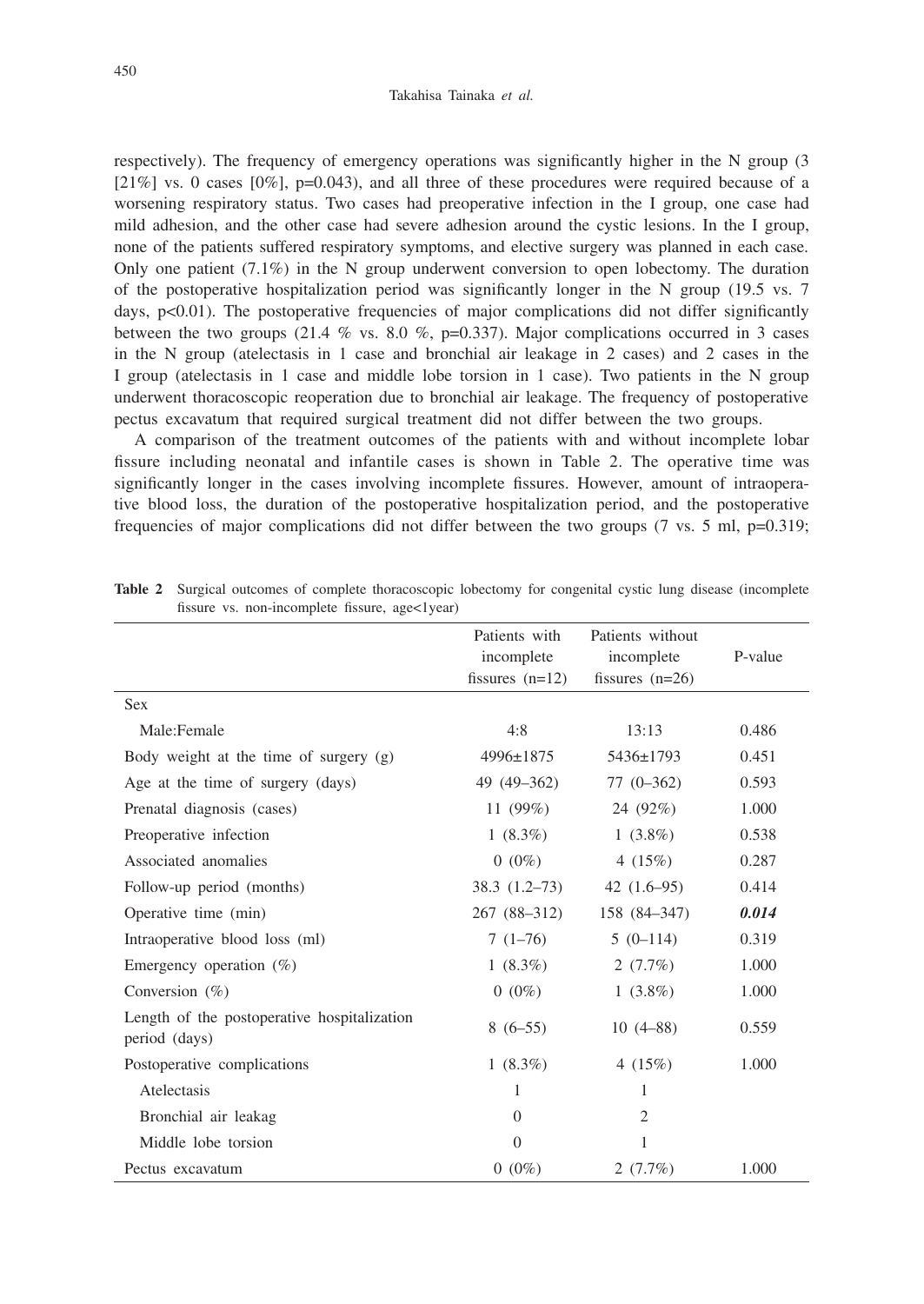8 vs. 10 days, p=0.559; 1 vs. 4 cases, p=1.000, respectively).

A comparison of the treatment outcomes of the patients with incomplete lobar fissure between the N and the I group is shown in Table 3. The operative time was relatively equiavalent in the neonatal cases involving incomplete fissures (224 min vs. 274, p=0.811). The intraoperative blood loss, the duration of the postoperative hospitalization period, and the postoperative frequencies of major complications were also equivalent between the two groups (10 vs. 5 ml,  $p=0.567$ ; 12 vs. 7 days,  $p=0.06$ ; 1 vs. 0 case,  $p=0.417$ , respectively).

|                                                              | Neonates with<br>incomplete lobar<br>fissure $(N=5)$ | Infants with<br>incomplete lobar<br>fissure $(N=7)$ | P value |
|--------------------------------------------------------------|------------------------------------------------------|-----------------------------------------------------|---------|
| <b>Sex</b>                                                   |                                                      |                                                     |         |
| Male:Female                                                  | 2:3                                                  | 2:5                                                 | 1.000   |
| Age at the time of surgery (days)                            | $25(1-28)$                                           | $77(60-362)$                                        | < 0.01  |
| Weight at time of surgery (g)                                | $3557 + 357$                                         | $6025 \pm 1845$                                     | < 0.01  |
| Prenatal diagnosis $(\%)$                                    | $5(100\%)$                                           | 6(86%)                                              | 1.000   |
| Preoperative infection                                       | $0(0\%)$                                             | 1 $(14%)$                                           | 1.000   |
| Associated anomalies                                         | $0(0\%)$                                             | $0(0\%)$                                            | 1.000   |
| Follow-up period (months)                                    | $42(1.8-73)$                                         | $35(1.2-50)$                                        | 0.730   |
| Operative time (min)                                         | 224 (206-441)                                        | 274 (88–317)                                        | 0.811   |
| Intraoperative blood loss (ml)                               | $10(2 - 76)$                                         | $5(1-60)$                                           | 0.567   |
| Emergency operation $(\%)$                                   | 1 $(20\%)$                                           | $0(0\%)$                                            | 0.417   |
| Conversion $(\%)$                                            | $0(0\%)$                                             | $0(0\%)$                                            | 1.000   |
| Length of the postoperative hospitalization<br>period (days) | $12(8-55)$                                           | $7(6-10)$                                           | 0.06    |
| Major postoperative complications                            | 1 $(20\%)$                                           | $0(0\%)$                                            | 0.417   |
| Atelectasis                                                  | 1 $(20\%)$                                           | $0(0\%)$                                            | 0.417   |
| Pectus excavatum                                             | $0(0\%)$                                             | $0(0\%)$                                            | 1.000   |

**Table 3** Surgical outcomes of complete thoracoscopic lobectomy for congenital cystic lung disease with incomplete lobar fissure (neonates vs. infants)

# DISCUSSION

Pediatric cystic lung diseases encompass a spectrum of congenital and acquired disorders, with the most common cause of congenital lung cysts being CPAM.<sup>10)</sup> Ten-40% of patients with CPAM will develop significant pulmonary infections,<sup>11,12)</sup> and cases of malignant lesions associated with CPAM have also been reported.<sup>13,14)</sup> Some authors consider that the complete excision of congenital lung lesions should be the standard treatment for pediatric cystic lung disease, although other authors are much more cautious and recommend intervention only after the development of symptoms or complications, even if the patient is diagnosed during the prenatal period.<sup>11,14)</sup> A meta-analysis of the postoperative management of congenital cystic lung lesions showed that elective surgery is associated with better outcomes than emergency surgery although the risk of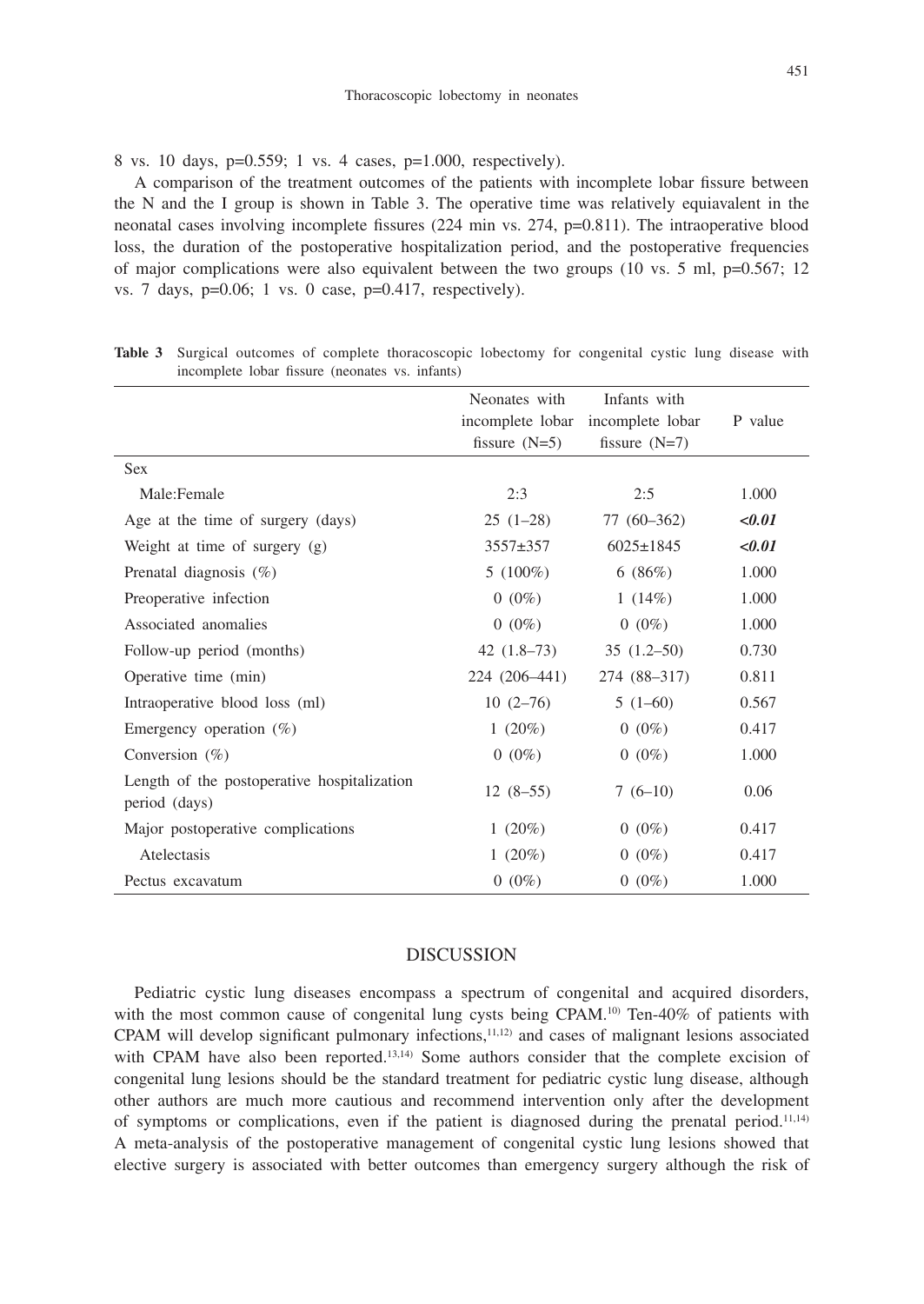### Takahisa Tainaka *et al.*

symptoms occurring in previously asymptomatic cases is small.<sup>15)</sup>

Thoracoscopic lung lobectomy for congenital cystic lung lesions is a well-described technique that represents an alternative to open lobectomy.<sup>1, 3, 4, 7, 16-18)</sup> The feasibility of thoracoscopic lobectomy in small children has been established by numerous groups, culminating in recent meta-analyses demonstrating shorter hospital lengths of stay and comparable operative times, and feasibility alternative to open resection.<sup>17, 19)</sup> Kulaylat also reported that thoracoscopic resection was associated with decreased postoperative complications and length of stay.<sup>20)</sup> Many authors agree on the benefit of thoracoscopic procedures, e.g., they are associated with less pain; shorter hospital stays; better cosmetic results; and a decreased midterm morbidity rate, including lower frequencies of chest wall deformities, musculoskeletal deformities, and scoliosis.21) However, significant issues can arise during such procedures in some cases, such as a small working space in neonates, a limited view due to large cystic lesions, incomplete lobar fissures, and severe inflammatory adhesion after pneumonia.<sup>7)</sup> In infants, the small space within the thoracic cavity can result in technical difficulties during thoracoscopic operations. Kunisaki *et al.* also reported that in infants and younger children thoracoscopic procedures were associated with longer operative times than thoracotomy.<sup>8, 17)</sup> These findings support the notion that a definite learning curve exists for pediatric thoracoscopic lobectomy, as higher-volume thoracoscopic surgeons perform such procedures faster than lower-volume surgeons.<sup>17)</sup> Laje said that thoracosopic lobectomy was not a procedure that can be quickly mastered, required a unique skill set relative to most other advanced MIS procedure, and should be performed in institutions with adequate volume. In this study, operative time was similar between in earlier cases and in later cases (213 vs. 215min), even if in neonatal cases. In addition, we detected a higher complications rate in patients that suffered chest infections than in patients that were diagnosed prenatally.<sup>7)</sup>

Few studies have compared the outcomes of thoracoscopic lobectomy for congenital cystic diseases between patients that underwent the procedure at <30 days of age and those that underwent the procedure at >30 days of age. There have also been few comparative studies of the results of thoracoscopic lobectomy involving patients between with and without incomplete lobar fissures, and between neonatal and infantile cases with incomplete fissures. In this study, neither the operative time nor amount of intraoperative blood loss differed significantly between the N group and I group. There is one conversion case in the N group, it was similar in comparison with Laje's study  $(12\%)$ .<sup>8)</sup> The length of the postoperative hospitalization period was significantly longer in the N group than in the I group. In neonatal patients who require emergency surgery due to a worsening of respiratory status, it can take a while for the patient's respiratory status to improve. Neonates with other anomalies also require treatment. The postoperative frequency of major complications did not differ significantly between the two groups (3 [21.4%] vs. 2 cases [8.3%]). It was equivalent in comparison with Lajes's study for infants (9%). However, reoperation was required in 2 cases of bronchial air leakage in the N group. The neonatal bronchi are so fragile that clinicians must take great care when identifying and ligating them.

The lack of space in the infant thoracic cavity can cause technical difficulties during thoracoscopic surgery. Actually, the size of the cystic lesions for body weight was much in neonatal cases. Large space-occupying lesions that are not decompressed by ventilation can be successfully decompressed using laparoscopic coagulating shears. In our experience, it is possible to obtain sufficient working space and a large enough operative field even in neonatal cases. Another challenge is controlling the vascular supply to the affected lobe.<sup>2)</sup> This can be achieved using tiny endoscopic clips and laparoscopic vessel ligating devices.

This study for total cases found that it took longer than usual to dissect and divide incomplete lobar fissures during thoracoscopic lobectomy. However, this was not related to intraoperative bleeding or postoperative complications. We were not able to preoperatively determine whether the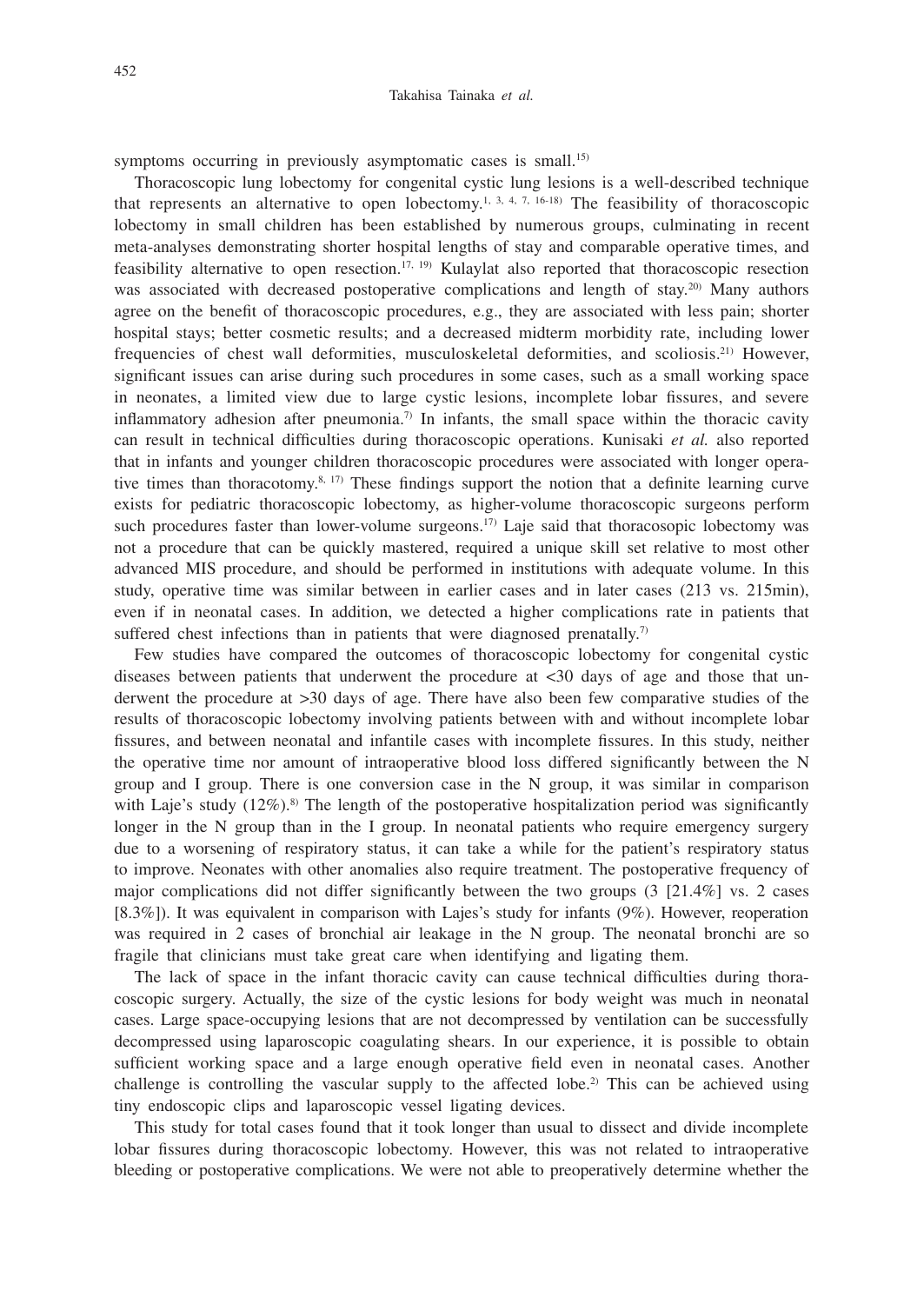patients had incomplete lobar fissures using high-resolution computed tomography, so clinicians must keep the possibility that such anomalies might be present in mind during thoracoscopic lobectomy. Surgical outcomes in the N group with incomplete fissure was also equivalent compared with the I group.

In conclusion, our study showed that surgical outcomes of complete thoracoscopic lobectomy for congenital cystic lung disease in neonatal cases is almost equivalent compared with infantile cases, and that lobectomy takes longer in cases involving incomplete lobar fissures. In the latter patients, the follow-up period should be extended in order to detect late morbidities.

# ACKNOWLEDGMENT

The authors declare that they have no conflicts of interest.

# **REFERENCES**

- 1) Albanese CT, Sydorak RM, Tsao K, Lee H. Thoracoscopic lobectomy for prenatally diagnosed lung lesions. *J Pediatr Surg*, 2003; 38: 553–555.
- 2) Cano I, Anton-Pacheco JL, Garcia A, Rothenberg S. Video-assisted thoracoscopic lobectomy in infants. *Eur J Cardiothorac Surg*, 2006; 29: 997–1000.
- 3) Diamond IR, Herrera P, Langer JC, Kim PC. Thoracoscopic versus open resection of congenital lung lesions: a case-matched study. *J Pediatr Surg*, 2007; 42: 1057–1061.
- 4) Rothenberg SS. First decade's experience with thoracoscopic lobectomy in infants and children. *J Pediatr Surg*, 2008; 43: 40–44.
- 5) Vu LT, Farmer DL, Nobuhara KK, Miniati D, Lee H. Thoracoscopic versus open resection for congenital cystic adenomatoid malformations of the lung. *J Pediatr Surg*, 2008; 43: 35–39.
- 6) Sauvat F, Michel JL, Benachi A, Emond S, Revillon Y. Management of asymptomatic neonatal cystic adenomatoid malformations. *J Pediatr Surg*, 2003; 38: 548–552.
- 7) Kaneko K, Ono Y, Tainaka T, Sumida W, Kawai Y, Ando H. Thoracoscopic lobectomy for congenital cystic lung diseases in neonates and small infants. *Pediatr Surg Int.* 2010; 26: 361–365.
- 8) Laje P, Pearson EG, Simpao AF, Rehman MA, Sinclair T, Hedrick HL, *et al.* The first 100 infant thoracoscopic lobectomies: Observations through the learning curve and comparison to open lobectomy. *J Pediatr Surg*, 2015; 50: 1811–1816.
- 9) Rothenberg SS, Kuenzler KA, Middlesworth W, Kay S, Yoder S, Shipman K, *et al.* Thoracoscopic lobectomy in infants less than 10 kg with prenatally diagnosed cystic lung disease. *J Laparoendosc Adv Surg Tech A*, 2011; 21: 181–184.
- 10) Stocker JT. Cystic lung disease in infants and children. *Fetal Pediatr Pathol.* 2009; 28: 155–184.
- 11) Aziz D, Langer JC, Tuuha SE, Ryan G, Ein SH, Kim PC. Perinatally diagnosed asymptomatic congenital cystic adenomatoid malformation: to resect or not? *J Pediatr Surg*, 2004; 39: 329–334.
- 12) Wong A, Vieten D, Singh S, Harvey JG, Holland AJ. Long-term outcome of asymptomatic patients with congenital cystic adenomatoid malformation. *Pediatr Surg Int*, 2009; 25: 479–485.
- 13) Ozcan C, Celik A, Ural Z, Veral A, Kandiloglu G, Balik E. Primary pulmonary rhabdomyosarcoma arising within cystic adenomatoid malformation: a case report and review of the literature. *J Pediatr Surg*, 2001; 36: 1062–1065.
- 14) Hsieh CC, Chao AS, Chang YL, Kuo DM, Hsieh TT, Hung HT. Outcome of congenital cystic adenomatoid malformation of the lung after antenatal diagnosis. *Int J Gynaecol Obstet*, 2005; 89: 99–102.
- 15) Stanton M, Njere I, Ade-Ajayi N, Patel S, Davenport M. Systematic review and meta-analysis of the postnatal management of congenital cystic lung lesions. *J Pediatr Surg*, 2009; 44: 1027–1033.
- 16) Tanaka Y, Uchida H, Kawashima H, Sato K, Takazawa S, Masuko T, *et al.* Complete thoracoscopic versus video-assisted thoracoscopic resection of congenital lung lesions. *J Laparoendosc Adv Surg Tech A*, 2013; 23: 719–722.
- 17) Kunisaki SM, Powelson IA, Haydar B, Bowshier BC, Jarboe MD, Mychaliska GB, *et al.* Thoracoscopic vs open lobectomy in infants and young children with congenital lung malformations. *J Am Coll Surg*, 2014; 218: 261–270.